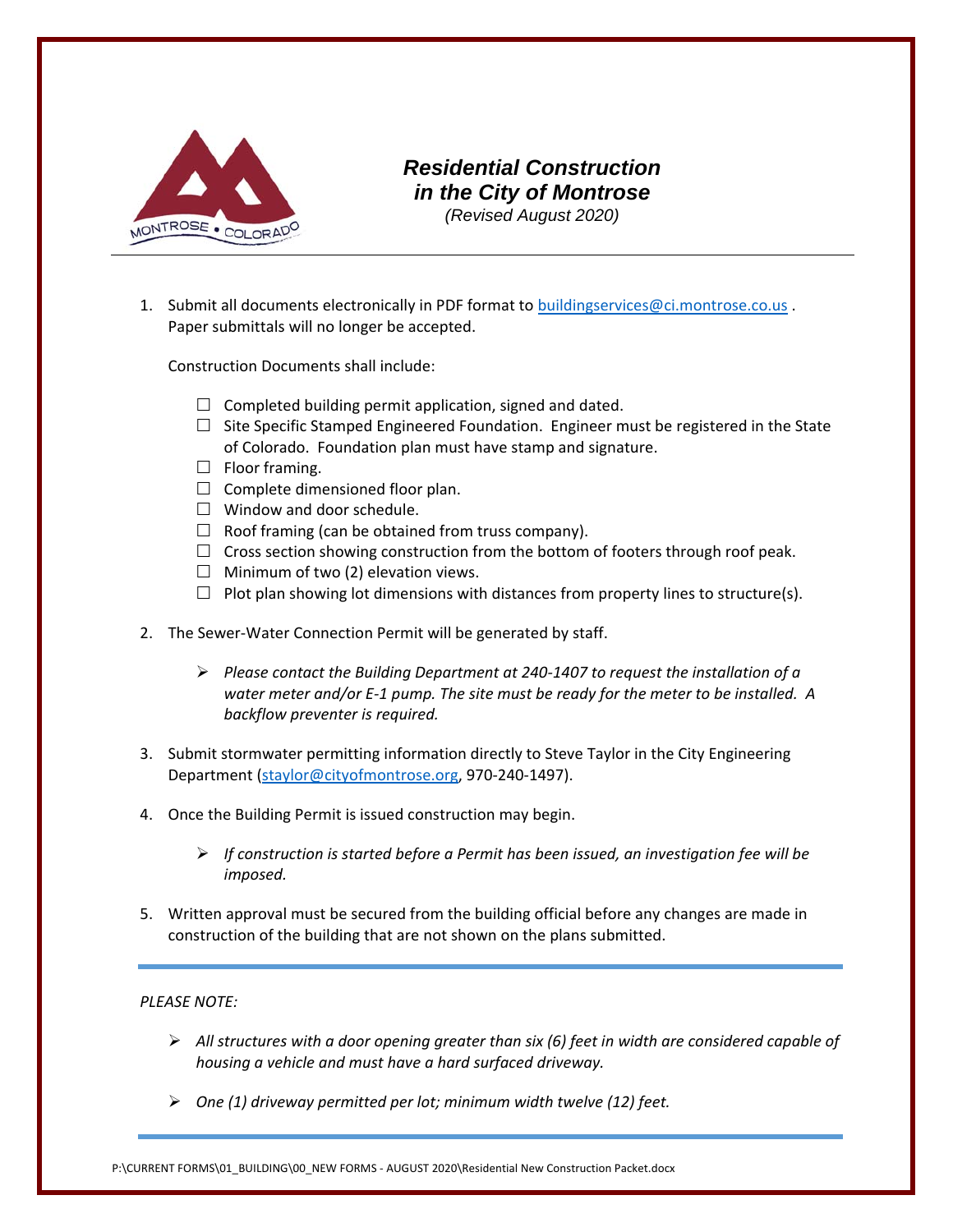

### **CONSTRUCTION STORMWATER PERMIT INFORMATION**

*Do I need a construction stormwater permit?*

Is your construction project:



(a) Defined as a contiguous area where multiple separate and distinct construction activities may be taking place at different times on different schedules, but remain related, such as within the same subdivision, neighborhood, or commercial park. For the purposes of this definition "contiguous" means construction activities located within ¼ mile of each other.

*How do I get a permit?*

Permits are obtained from the Colorado Department of Public Health and Environment (CDPHE) using their Colorado Environmental Online Services (CEOS) application system at: colorado.gov/cdphe/wqcd  $\rightarrow$  Permits & Authorizations  $\rightarrow$  Clean Water Permitting Sectors  $\rightarrow$  Construction  $\rightarrow$  Construction Permitting  $\rightarrow$ COR400000  $\rightarrow$  CEOS Login. A step-by-step guidance document for using the CEOS system is available online on the City's stormwater website. Please note that paper applications are no longer accepted by the state.

*What else do I need to do as part of this permit?*

**Prepare a Stormwater Management Plan (SWMP).** A SWMP narrative and site map template is available on the City's stormwater website at [www.cityofmontrose.org/stormwater.](http://www.cityofmontrose.org/stormwater) This template is intended as a starting point and should be modified to meet permit requirements for the construction site to be permitted.

**Submit SWMP and Proof of Permit Application.** Email a copy of the SWMP and proof of permit application to [stormwater@c](mailto:stormwater@ci.montrose.co.us)i.montrose.co.us. These documents will need to be approved by the City prior to issuance of a building permit.

**Implement, Inspect, and Maintain Control Measures.** Control measures identified in the SWMP and required by the permit shall be implemented prior to construction. Typical erosion control measures used on building sites are shown on the following page. It will also be necessary to routinely inspect the site in accordance with the permit and to maintain/repair any inadequate control measures. Sample inspection forms are included on the City's stormwater webpage.

**Maintain Records.** A copy of the SWMP and inspection reports must be available on the project site at all times. The City will also perform inspections of the site at least every 45 days and CDPHE will inspect approximately 10% of all permits within the City each year.

**Closeout upon Completion.** Once a site is stabilized or sold to a homeowner, the permit may be closed out. Application for closeout is available on the same CDPHE webpage as the original permit application.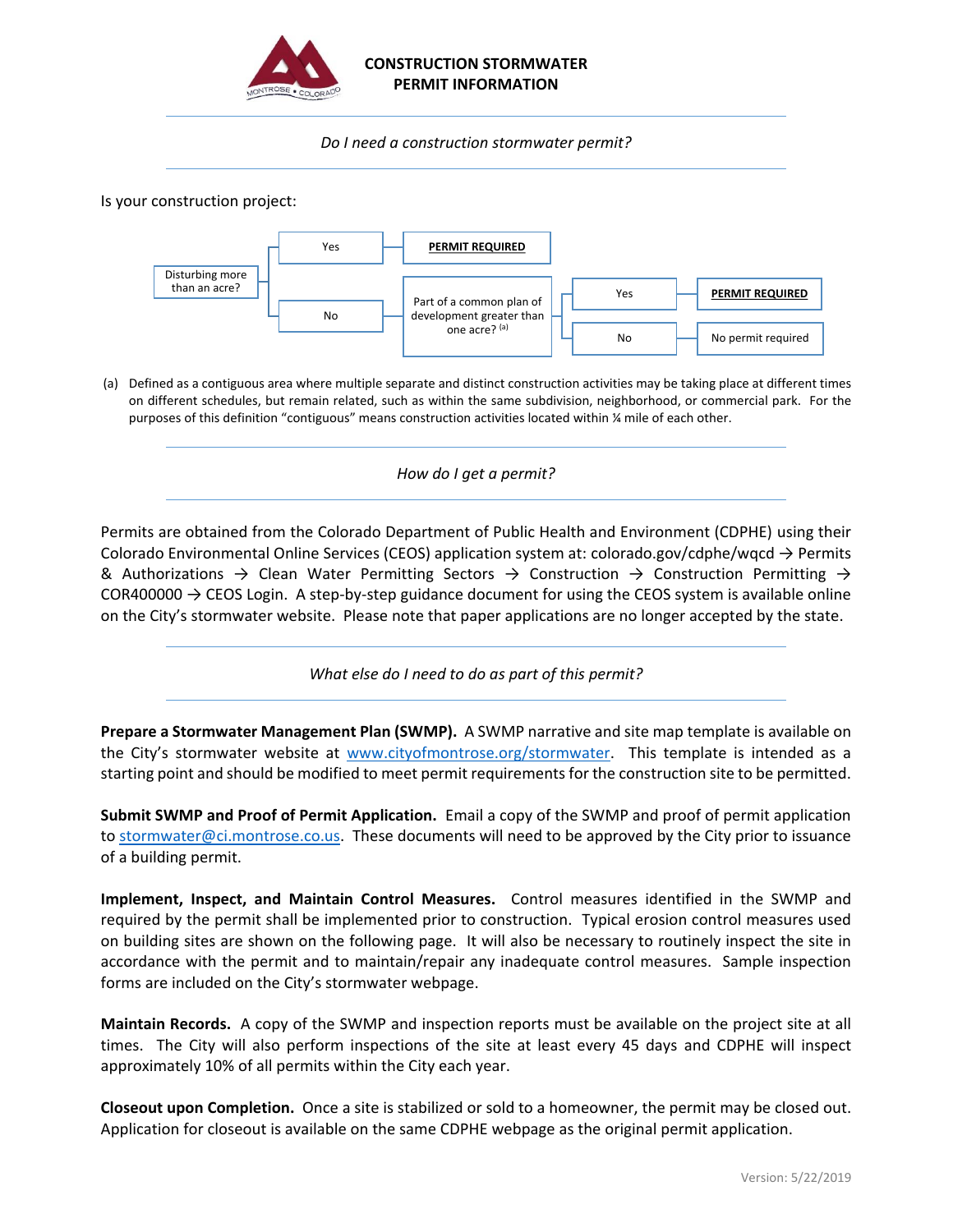## **INSPECTION REQUIREMENTS FOR RESIDENTIAL CONSTRUCTION**

*Under no circumstances will a unit be occupied prior to the issuance of the certificate of occupancy or approval in writing from the building official or designated representative.*

#### *NOTE: Construction lot must have address clearly posted.*

- 1. All necessary permits must be procured prior to construction work.
- 2. It is your responsibility to ensure inspections are called for and approved prior to work continuation. Inspection Hours are 9:00‐11:00 a.m. and 1:30‐3:30 p.m.
- 3. Notification 24 hours prior to inspection:
	- a. Foundation on all work not requiring an engineered foundation.
	- b. Set back inspection on all engineered foundations.

*NOTE: Engineer must inspect and provide letter of approval for foundation to the permit file before a frame inspection will be conducted.*

c. Plumbing inspection (except for lateral to building) to be made prior to covering and shall be made with water or air pressure test.

Rough‐in inspection of plumbing to be made prior to covering trench.

- d. Gas Inspections after installation of all piping, vents, ducts and appurtenances are made and air tested to 20 psi for not less than two (2) hours. Piping must be complete and tested through the gas meter yolk.
- e. Framing inspection ‐ after house is dried in, before installation of house wrap and all interior walls, ceilings, and partitions are exposed. Electrical, plumbing, gas and mechanical ductwork must be installed prior to this inspection. Letter certifying foundation must be on file.
- f. Electrical Inspections will be done by the State Electrical Inspector prior to insulation inspection. Electrical Inspector phone number is (855) 454‐0065.
- g. Insulation Inspection prior to wallboard installation. Insulation must be exposed. Power pack, blown in insulation is rated at R3.5 per inch unless otherwise certified.
- h. Wallboard inspection whenever material is hung and prior to wallboard joints and fasteners being taped and finished.
- i. Final inspections to be made after building is finished, but prior to occupancy. The certificate of occupancy will be issued at this time if all discrepancies have been corrected to the satisfaction of the building inspector. Address must be posted on building and a final electrical inspection form must be on site before the Certificate of Occupancy is issued.

The City Utility Billing Department may require owners to make a deposit on the new service and have utilities placed in their names.